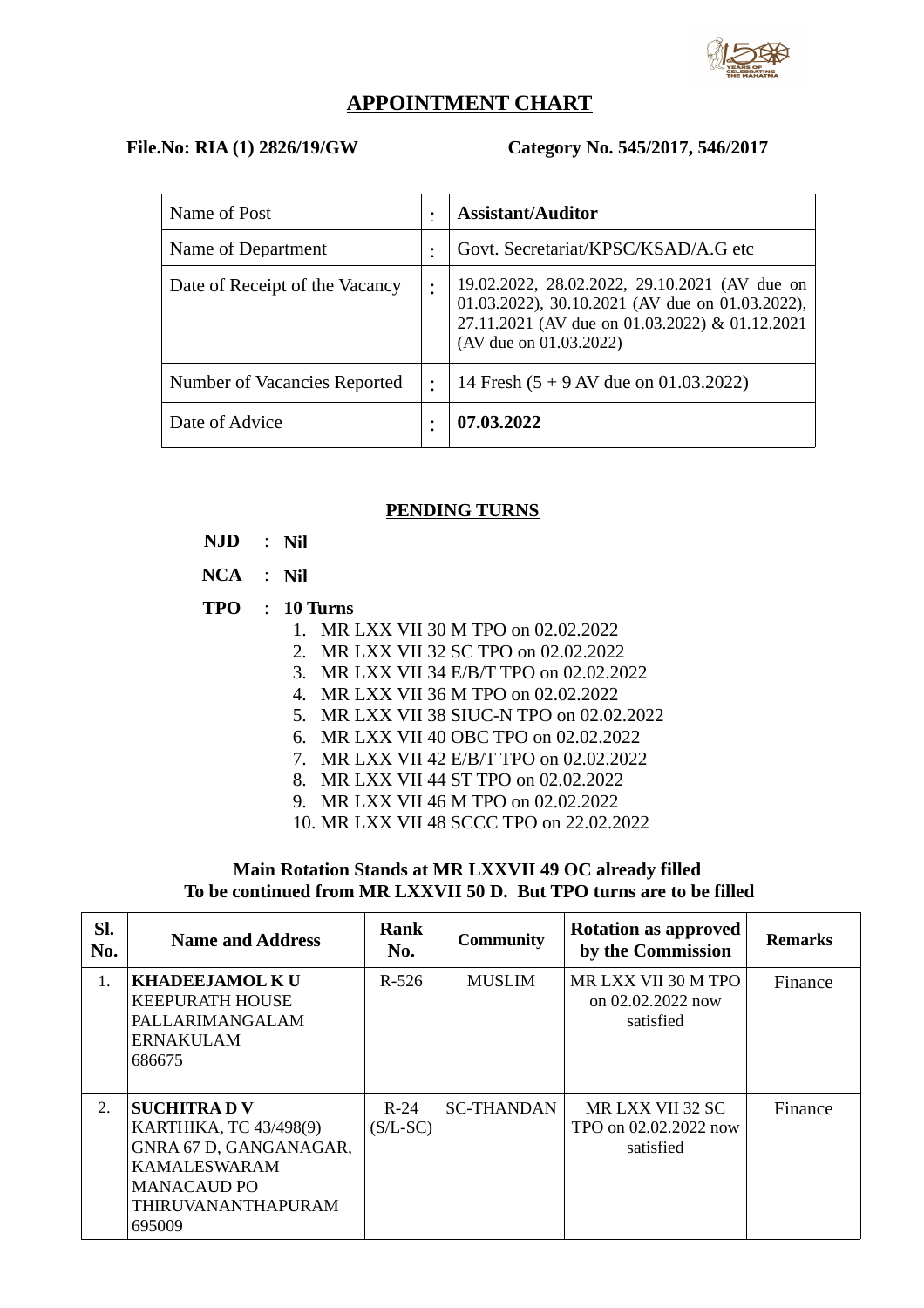| SI.<br>No. | <b>Name and Address</b>                                                                                                                  | Rank<br>No. | <b>Community</b>                      | <b>Rotation as approved</b><br>by the Commission               | <b>Remarks</b> |  |  |  |  |
|------------|------------------------------------------------------------------------------------------------------------------------------------------|-------------|---------------------------------------|----------------------------------------------------------------|----------------|--|--|--|--|
|            | MR LXX VII 49 OC already filled<br>MR LXX VII 50 D TPO to keep 50% rule                                                                  |             |                                       |                                                                |                |  |  |  |  |
| 3.         | <b>MEGHA RAJAN</b><br>MANAMKUNNUMMEL<br><b>HOUSE</b><br>THAMARASSERY VIA<br><b>MAIKAVE PO</b><br>KOZHIKODE - 673573                      | R-358       | $\left( -\right)$                     | MR LXX VII 51 OC                                               | Finance        |  |  |  |  |
|            |                                                                                                                                          |             | MR LXX VII 52 SC TPO to keep 50% rule |                                                                |                |  |  |  |  |
| 4.         | <b>VAISAKH R</b><br>TC 43/367 (4) KRA 51<br><b>KAMALESWARAM</b><br><b>MANACAUD PO</b><br>THIRUVANANTHAPURAM<br>695009                    | R-360       | $\left( -\right)$                     | MR LXX VII 53 OC                                               | Finance        |  |  |  |  |
| 5.         | <b>SUNAINASS</b><br>KAMAL/164(267)<br><b>VELLAYANI</b><br>NEYYATINKARA<br><b>NEMOMPO</b><br>THIRUVANANTHAPURAM<br>695020                 | R-371       | <b>EZHAVA</b>                         | MR LXX VII 34 E/B/T<br>TPO on 02.02.2022 now<br>satisfied      | <b>KPSC</b>    |  |  |  |  |
|            | <b>Communication Address</b><br><b>SUMA COTTAGE</b><br>VAZHAMUTTOM<br><b>PACHALLOOR</b><br>PACHALLOOR PO<br>THIRUVANANTHAPURAM<br>695027 |             |                                       |                                                                |                |  |  |  |  |
| 6.         | <b>JUNAIDA AHAMED</b><br>RAHATH, TC 48/1071<br>VIKAS NAGAR,<br><b>AMBALATHARA</b><br>POONTHURA PO<br>THIRUVANANTHAPURAM<br>695026        | $R-530$     | <b>MUSLIM</b>                         | MR LXX VII 36 M<br>TPO on 02.02.2022 now<br>satisfied          | <b>KSAD</b>    |  |  |  |  |
| 7.         | <b>AKHIL RAJ D</b><br>L D SADANAM<br><b>POTTAYILMANNADI</b><br>PIRAYUMOODU<br>NEYYATTINKARA PO<br>THIRUVANANTHAPURAM<br>695121           | R-419       | <b>SIUC NADAR</b>                     | MR LXX VII 38<br>SIUC Nadar TPO on<br>02.02.2022 now satisfied | <b>KSAD</b>    |  |  |  |  |
| 8.         | <b>SACHINUS</b><br><b>SYANU NIVAS</b><br>THOOTTIKKAL,<br><b>MATHIRA</b><br>KOLLAM - 691536                                               | R-373       | OBC-<br><b>YOGEESWARA</b>             | MR LXX VII 40 OBC<br>TPO on 02.02.2022 now<br>satisfied        | Finance        |  |  |  |  |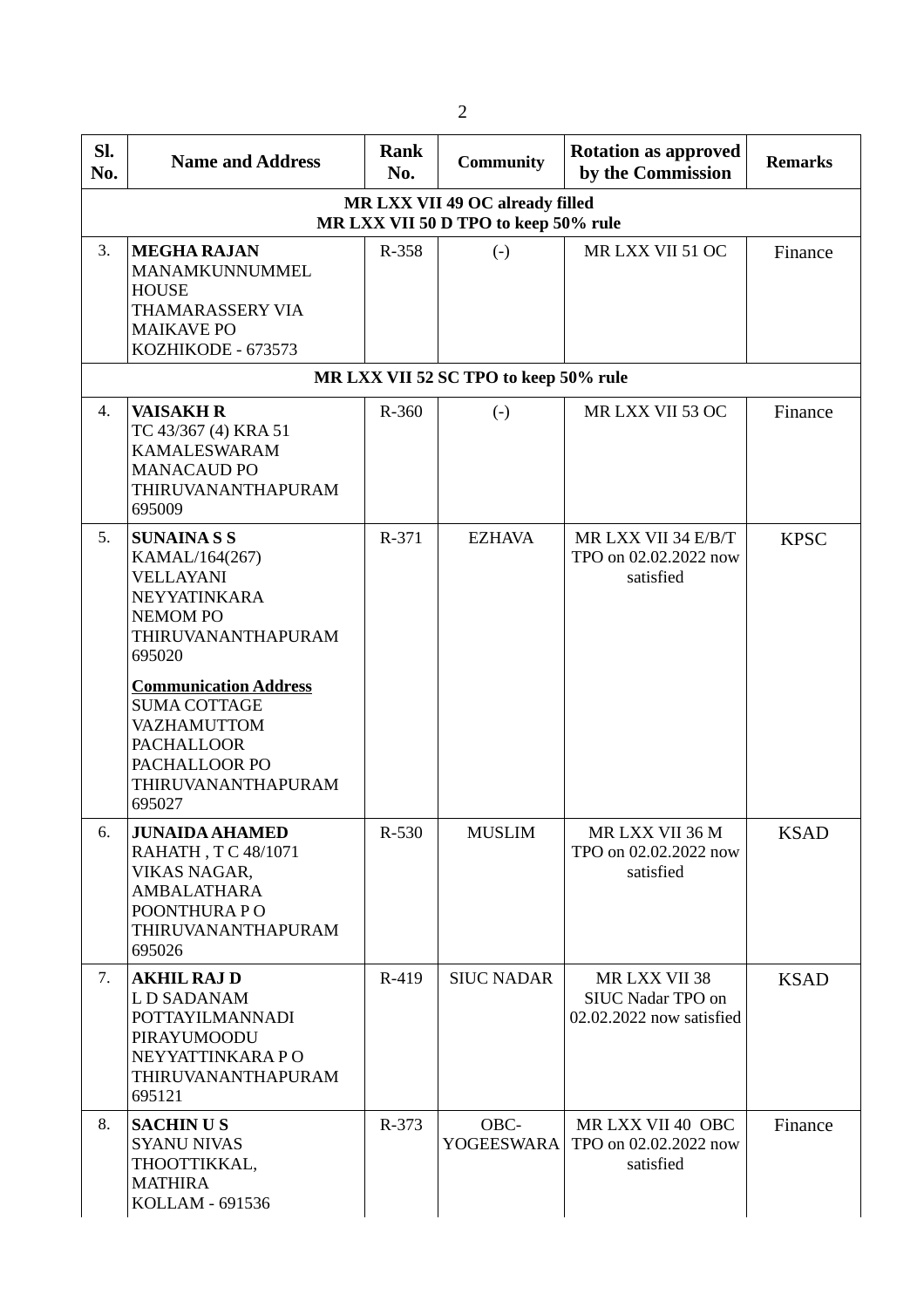| SI.                                      | <b>Name and Address</b>                                                                                                   | <b>Rank</b> | <b>Community</b>                         | <b>Rotation as approved</b>                               | <b>Remarks</b> |  |  |
|------------------------------------------|---------------------------------------------------------------------------------------------------------------------------|-------------|------------------------------------------|-----------------------------------------------------------|----------------|--|--|
| No.                                      |                                                                                                                           | No.         |                                          | by the Commission                                         |                |  |  |
| 9.                                       | <b>ATHUL M G</b><br>MURIYAMBATH HOUSE<br><b>KUNNAMBETTA</b><br><b>WAYANAD - 673123</b>                                    | R-374       | <b>THIYYA</b>                            | MR LXX VII 42 E/B/T<br>TPO on 02.02.2022 now<br>satisfied | Finance        |  |  |
|                                          |                                                                                                                           |             | MR LXX VII 54 E/B/T TPO to keep 50% rule |                                                           |                |  |  |
| 10.                                      | <b>CIRIL P VINCENT</b><br>POOPPADY HOUSE<br><b>KUNNATHANGADI</b><br><b>THRISSUR - 680620</b>                              | R-361       | $\left( -\right)$                        | MR LXX VII 55 OC                                          | Finance        |  |  |
|                                          |                                                                                                                           |             | MR LXX VII 56 M TPO to keep 50% rule     |                                                           |                |  |  |
| 11.                                      | <b>SABEESHRAJ PD</b><br>PUTHUPARAMBIL HOUSE<br><b>VYPIN</b><br>PUTHUVYPPU<br>ERNAKULAM - 682508                           | R-362       | $\left( \cdot \right)$                   | MR LXX VII 57 OC                                          | GAD            |  |  |
|                                          |                                                                                                                           |             | MR LXX VII 58 E/B/T TPO to keep 50% rule |                                                           |                |  |  |
| 12.                                      | <b>NIKHIL K</b><br>SOORYAKANTHI<br>MAHADEVAGRAMAM<br><b>PAYYANNUR</b><br><b>KANNUR - 670307</b>                           | R-363       | $\left( -\right)$                        | MR LXX VII 59 OC                                          | GAD            |  |  |
|                                          |                                                                                                                           |             | MR LXX VII 60 HN TPO to keep 50% rule    |                                                           |                |  |  |
| 13.                                      | <b>SAJIN KUMAR V</b><br><b>VIPIN VIHAR</b><br><b>KURUMPAKARA</b><br>KURUMPAKARA PO<br>PATHANAMTHITTA - 689695             | R-365       | $\left( -\right)$                        | MR LXX VII 61 OC                                          | GAD            |  |  |
| MR LXX VII 62 E/B/T TPO to keep 50% rule |                                                                                                                           |             |                                          |                                                           |                |  |  |
| 14.                                      | <b>HARITHAMS</b><br>CHEKKITTA VEEDU,<br>T C 50/805<br><b>KALADY</b><br><b>KARAMANA PO</b><br>THIRUVANANTHAPURAM<br>695002 | R-366       | $\left( \cdot \right)$                   | MR LXX VII 63 OC                                          | <b>KPSC</b>    |  |  |

# **OC/BC POSITION**

|                 | OC  | <b>BC</b> |                          | <b>NJD DA-LV</b> | <b>DA-HI</b>             | DA-<br>LD/CP             | B/T                      | <b>Total</b> |
|-----------------|-----|-----------|--------------------------|------------------|--------------------------|--------------------------|--------------------------|--------------|
| <b>Previous</b> | 201 | 200       | 40                       | 04               | 04                       | 05                       | 09                       | 463          |
| <b>Present</b>  | 07  | 07        | $\overline{\phantom{0}}$ | -                | $\overline{\phantom{0}}$ | $\overline{\phantom{0}}$ | $\overline{\phantom{0}}$ | 14           |
| <b>Total</b>    | 208 | 207       | 40                       | 04               | 04                       | 05                       | 09                       | 477          |

3